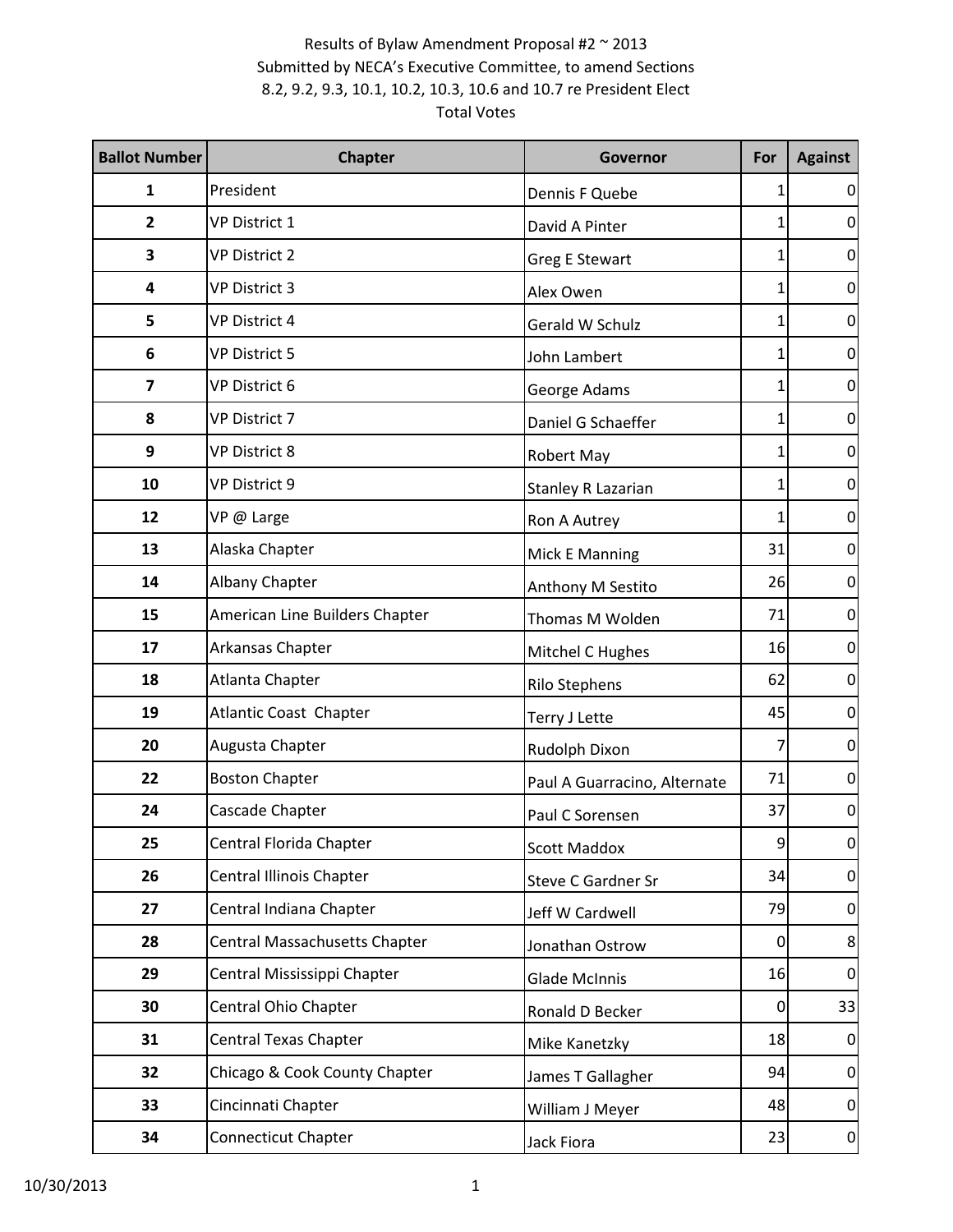| <b>Ballot Number</b> | <b>Chapter</b>                    | Governor                    | For            | <b>Against</b>   |
|----------------------|-----------------------------------|-----------------------------|----------------|------------------|
| 35                   | Contra Costa Chapter              | <b>Rick Henry</b>           | 0              | 22               |
| 36                   | Dakotas Chapter                   | Robert Jarding              | 40             | $\mathbf 0$      |
| 37                   | East Central California Chapter   | David J Helsel              | 9              | $\mathbf 0$      |
| 38                   | East Tennessee Chapter            | Charles E Mink Jr           | 45             | $\overline{0}$   |
| 39                   | Eastern Illinois Chapter          | Larry H Clennon             | 24             | $\boldsymbol{0}$ |
| 40                   | Eastern Oklahoma Chapter          | Larry K LaFave              | 8              | $\mathbf 0$      |
| 42                   | Finger Lakes NY Chapter           | John Amicucci               | 31             | $\boldsymbol{0}$ |
| 43                   | Florida West Coast Chapter        | Andy DeLaParte              | 11             | $\overline{0}$   |
| 44                   | Georgia Chapter                   | <b>Brad Butler</b>          | 12             | $\mathbf 0$      |
| 45                   | <b>Greater Cleveland Chapter</b>  | <b>David Haines</b>         | $\Omega$       | 48               |
| 46                   | <b>Greater Sacramento Chapter</b> | Frank E Schetter            | 37             | $\mathbf 0$      |
| 47                   | <b>Gulf Coast Chapter</b>         | <b>Charles Freeman</b>      | 42             | $\overline{0}$   |
| 48                   | Hawaii Chapter                    | <b>Steve T Watanabe</b>     | 21             | $\boldsymbol{0}$ |
| 49                   | <b>Hudson Valley Chapter</b>      | Jeffrey L Seidel            | 18             | $\boldsymbol{0}$ |
| 50                   | Idaho Chapter                     | Jeffrey L Wheeler           | 20             | $\pmb{0}$        |
| 51                   | <b>Illinois Chapter</b>           | Daniel M Wilcox             | 78             | $\boldsymbol{0}$ |
| 52                   | <b>Inland Empire Chapter</b>      | David A Peterson, Alternate | 30             | $\boldsymbol{0}$ |
| 53                   | Intermountain Chapter             | <b>Todd Shaffer</b>         | 20             | $\mathbf 0$      |
| 54                   | Iowa Chapter                      | David J Gill                | 56             | $\pmb{0}$        |
| 55                   | Kansas Chapter                    | Doug Hague                  | 24             | $\boldsymbol{0}$ |
| 56                   | Kansas City Chapter               | Robert W Blake              | 43             | $\overline{0}$   |
| 57                   | Kern County Chapter               | Bret C Smith, Alternate     | 10             | $\overline{0}$   |
| 58                   | Long Island Chapter               | Nicolaus Feldmann           | 56             | $\mathbf 0$      |
| 59                   | Los Angeles County Chapter        | Steve O'Bryant              | 90             | $\overline{0}$   |
| 60                   | Louisville Chapter                | Daniel B Walsh              | $\overline{0}$ | 38               |
| 61                   | <b>Mahoning Valley Chapter</b>    | David A Dickey              | $\overline{0}$ | 15               |
| 62                   | Maryland Chapter                  | James H Cornelius           | 30             | $\mathbf 0$      |
| 64                   | Michigan Chapter                  | Robert J Turner             | 85             | $\overline{0}$   |
| 65                   | Milwaukee Chapter                 | Michael Kelliher            | 48             | $\overline{0}$   |
| 66                   | Minneapolis Chapter               | Tim Holmberg                | 69             | $\mathbf{0}$     |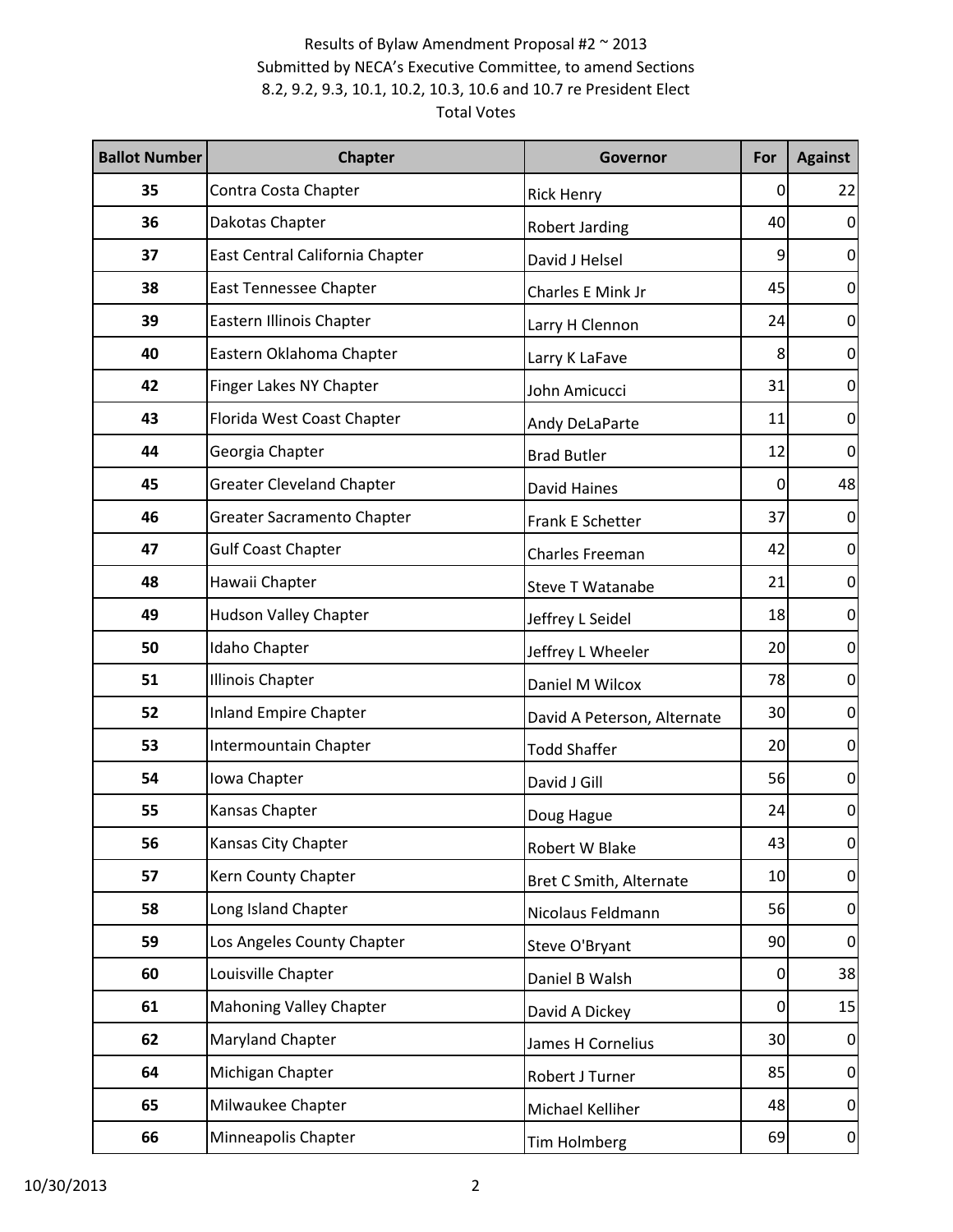| <b>Ballot Number</b> | <b>Chapter</b>                            | Governor               | For      | <b>Against</b>   |
|----------------------|-------------------------------------------|------------------------|----------|------------------|
| 67                   | Missouri Valley Line Constructors Chapter | Mitchell J Marquart    | 39       | 0                |
| 68                   | Montana Chapter                           | James McDonald         | 22       | $\boldsymbol{0}$ |
| 69                   | Monterey Bay California Chapter           | Frederick A Jensen     |          | $\mathbf 0$      |
| 70                   | Nebraska Chapter                          | Daniel M Smith         | 27       | $\pmb{0}$        |
| 71                   | New Mexico Chapter                        | Toy L Beall            | 0        | 20               |
| 72                   | New York City Chapter                     | Ciro J Lupo            | 228      | $\mathbf 0$      |
| 73                   | North Central Ohio Chapter                | Laverne A Wolgamott    | 31       | $\mathbf 0$      |
| 74                   | North Florida Chapter                     | David Long             | 15       | $\overline{0}$   |
| 75                   | North Louisiana Chapter                   | <b>Kirk Davis</b>      | 17       | $\boldsymbol{0}$ |
| 76                   | North Texas Chapter                       | Mark Huston, Alternate | 26       | $\mathbf 0$      |
| 77                   | Northeast Louisiana Chapter               | Martin West            | 6        | $\mathbf 0$      |
| 78                   | Northeastern Illinois Chapter             | Craig R Martin         | 53       | $\overline{0}$   |
| 79                   | Northeastern Line Constructors Chapter    | Thomas G Halpin        | 54       | $\boldsymbol{0}$ |
| 80                   | Northern California Chapter               | Lewis Frain            | 56       | $\mathbf 0$      |
| 81                   | Northern Illinois Chapter                 | Roger L Chapman        | 24       | $\mathbf 0$      |
| 82                   | Northern Indiana Chapter                  | Anthony J Maloney III  | 0        | 46               |
| 83                   | Northern New Jersey Chapter               | Ernest J Badaracco III | 83       | $\mathbf 0$      |
| 85                   | Northwest Line Constructors Chapter       | Donald Wilson          | 31       | $\mathbf 0$      |
| 86                   | Ohio-Michigan Chapter                     | Russ Zimmerman         | 45       | $\mathbf 0$      |
| 87                   | Oklahoma Chapter                          | Rob Cherry             | 23       | $\boldsymbol{0}$ |
| 89                   | Oregon-Columbia Chapter                   | Karl Jensen            | 65       | $\overline{0}$   |
| 90                   | Oregon-Pacific Cascade Chapter            | Michael J Hamilton     | 38       | $\overline{0}$   |
| 91                   | Penn-Del-Jersey Chapter                   | Franklin P Holleran    | 159      | $\mathbf 0$      |
| 92                   | <b>Puget Sound Chapter</b>                | Gloria Ashford         | 61       | $\overline{0}$   |
| 93                   | <b>Quad-Cities Chapter</b>                | Joe Bosso, Alternate   | 0        | 18               |
| 94                   | Red River Valley Chapter                  | Marvin L Groves II     | 13       | $\overline{0}$   |
| 95                   | <b>Redwood Empire Chapter</b>             | Robert Smith           | 9        | $\mathbf 0$      |
| 97                   | Rochester New York Chapter                | Eric F Schmidt         | $\Omega$ | 22               |
| 98                   | Rocky Mountain Chapter                    | Craig Clark            | 25       | $\overline{0}$   |
| 99                   | San Diego County Chapter                  | Earl Restine Jr        | 41       | $\mathbf{0}$     |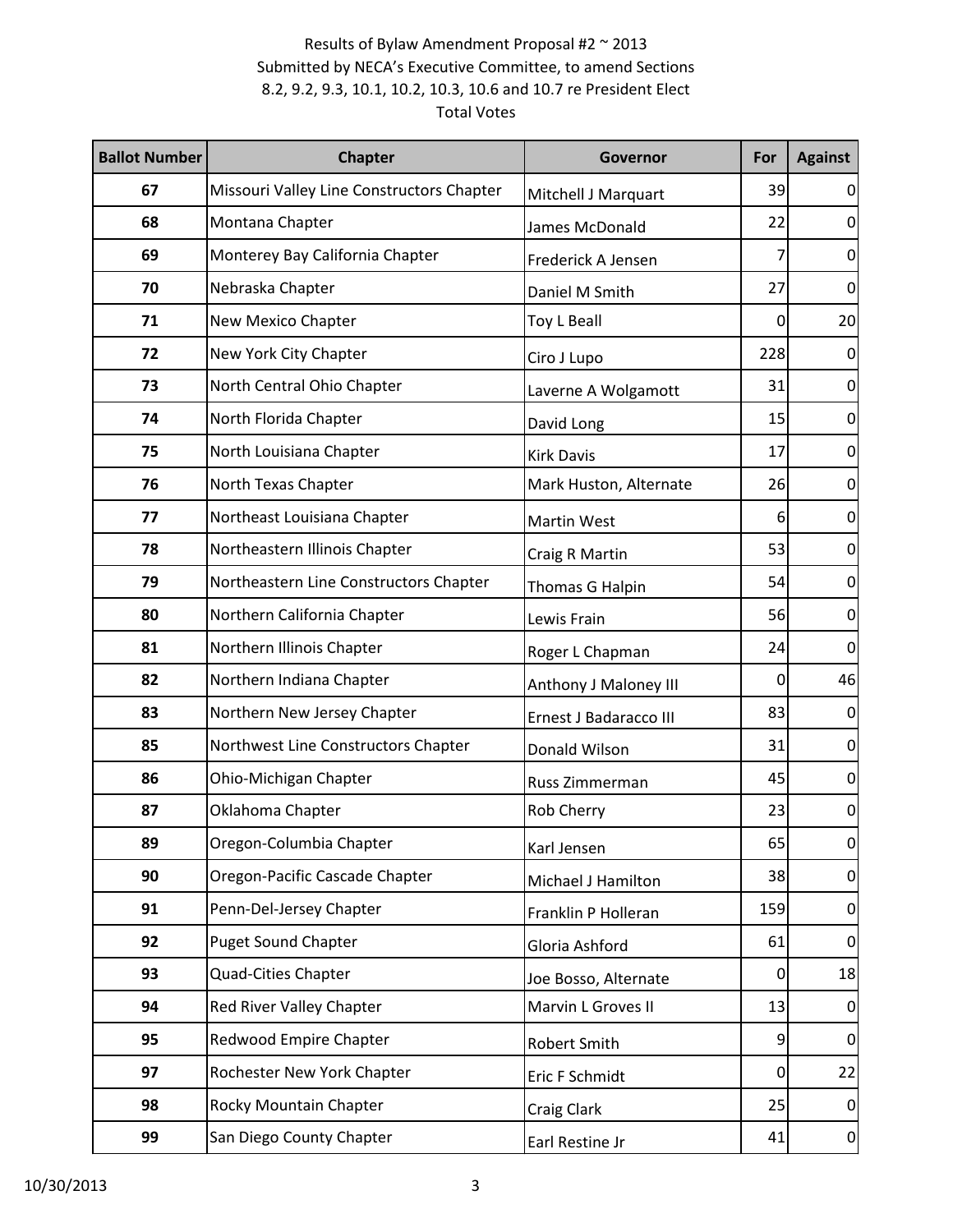| <b>Ballot Number</b> | <b>Chapter</b>                         | Governor                  | For                 | <b>Against</b>   |
|----------------------|----------------------------------------|---------------------------|---------------------|------------------|
| 100                  | San Francisco Chapter                  | Leonard E Lynch Jr        | 40                  | 0                |
| 103                  | South Florida Chapter                  | Jonathan R Borden         | 30                  | $\mathbf 0$      |
| 104                  | South Louisiana Chapter                | E. J. Deubler III         | 17                  | $\mathbf 0$      |
| 105                  | South Texas Chapter                    | Orvil M Anthony Jr        | 18                  | $\overline{0}$   |
| 106                  | Southeast Texas Chapter                | Matthew B Cappadonna      | 54                  | $\boldsymbol{0}$ |
| 107                  | Southeastern Line Constructors Chapter | <b>Jody Shea</b>          | 16                  | $\mathbf 0$      |
| 108                  | Southeastern Michigan Chapter          | Jerry Dancey              | 37                  | $\mathbf 0$      |
| 109                  | Southern Arizona                       | John F Kostyo             | 12                  | $\boldsymbol{0}$ |
| 110                  | Southern Colorado Chapter              | James L Peterson          | 19                  | $\boldsymbol{0}$ |
| 111                  | Southern Indiana Chapter               | Dan Harpenau              | 34                  | $\mathbf 0$      |
| 112                  | Southern Nevada Chapter                | Robert J Lisowski         | 37                  | $\mathbf 0$      |
| 113                  | Southern New Jersey Chapter            | <b>Thomas Peterson</b>    | 59                  | $\overline{0}$   |
| 114                  | Southern Sierras Chapter               | Thomas G Ispas            | 25                  | $\pmb{0}$        |
| 115                  | Southern Tier Chapter                  | Lindsay T Mills           |                     | $\mathbf 0$      |
| 117                  | Southwest Washington Chapter           | Michael L Doyle           | 30                  | $\mathbf 0$      |
| 119                  | St Louis Chapter                       | <b>Matthew Doell</b>      | 70                  | $\mathbf 0$      |
| 120                  | St Paul Chapter                        | William P Lindberg        | 38                  | $\pmb{0}$        |
| 121                  | Twin Ports-Arrowhead Chapter           | <b>Blair Mahan</b>        | 20                  | $\mathbf 0$      |
| 122                  | Washington DC Chapter                  | Wayne Butler, Alternate   | 98                  | $\mathbf 0$      |
| 124                  | West Virginia & Ohio Valley Chapter    | James A Smith             | 0                   | 37               |
| 125                  | Western Line Constructors Chapter      | <b>Rich Holbeck</b>       | 70                  | $\overline{0}$   |
| 127                  | Western New York State Chapter         | Joseph R Pellerite        | 25                  | $\overline{0}$   |
| 128                  | Western Ohio Chapter                   | Gregory P Ross, Alternate | 17                  | $\mathbf 0$      |
| 129                  | Western Pennsylvania Chapter           | Robert J Bruce            | 49                  | $\overline{0}$   |
| 130                  | <b>Wisconsin Chapter</b>               | Mark A Hady               | 48                  | $\mathbf 0$      |
| 131                  | Wyoming                                | Ryan Bowar, Alternate     | 25                  | $\overline{0}$   |
|                      |                                        |                           | <b>Totals 3,748</b> | 307              |
|                      |                                        | <b>Total Votes Cast</b>   |                     | 4,055            |